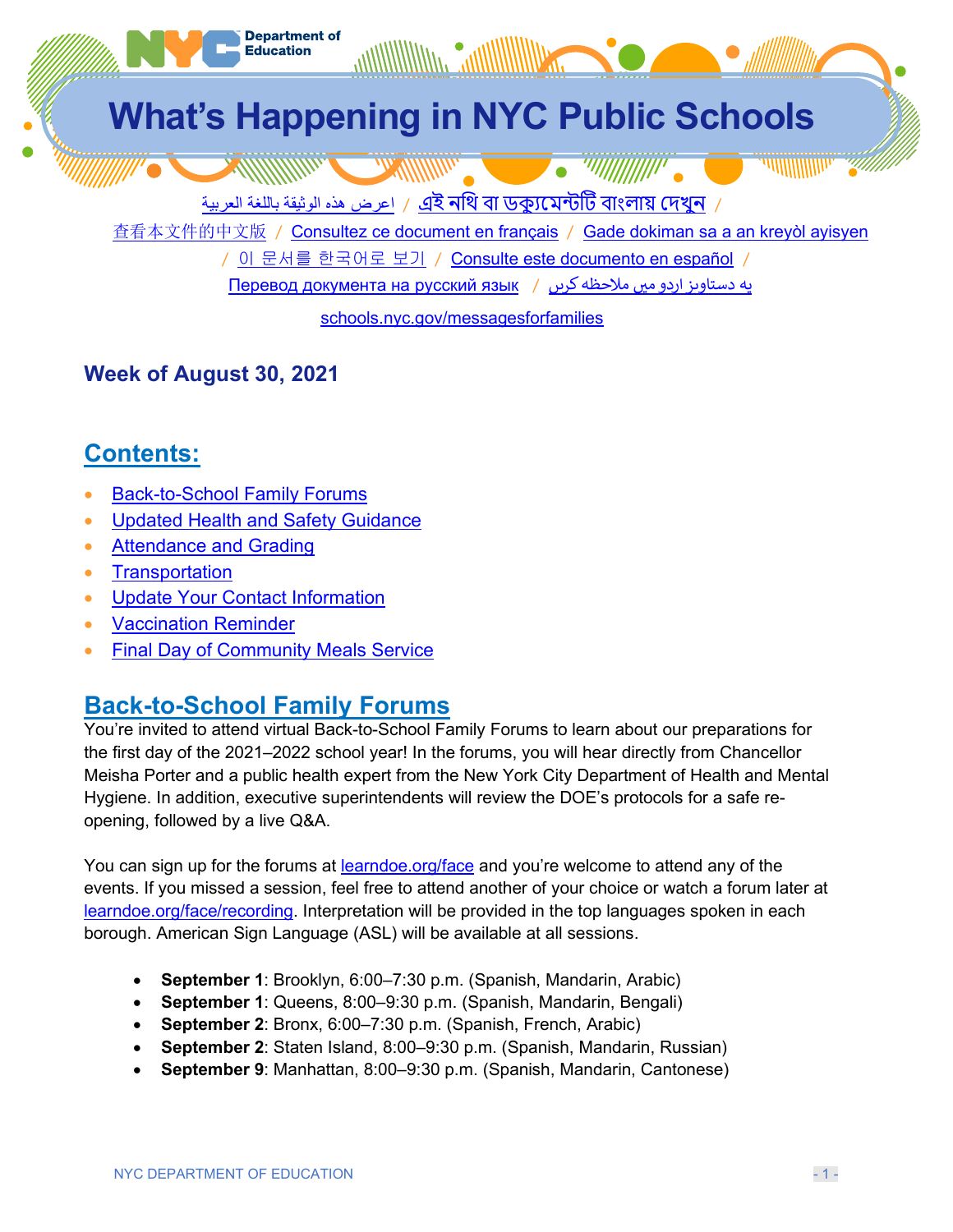# **Updated Health and Safety Guidance**

As you prepare for the first day of school, we hope your first stop will be the DOE's website for school year 2021–22: [schools.nyc.gov/homecoming.](https://schools.nyc.gov/homecoming) There you will find the most up-to-date information on how we're working to keep students and staff healthy and safe this school year. In addition, Mayor Bill de Blasio and Chancellor Porter have released the **DOE Homecoming 2021 Health and Safety Guide**. The guide includes updates about vaccination, health screenings, quarantine protocols, and other important information. It is available in multiple languages on our website.

## **Attendance and Grading**

#### **Attendance**

Regular school attendance is crucial to learning successfully. Here are attendance policies for the 2021-22 school year:

**In-person:** To be marked "present," your child must be physically present in the classroom or school learning environment for at least one instructional period during the school day.

**Remote:** When students must be remote (for example, when they are quarantining or their school buildings are closed in whole or in part), they must be virtually present for synchronous or asynchronous instruction during the scheduled program day.

#### **Grading**

Grades provide you and your student important feedback about how they are progressing in their learning. Here is what you need to know about grading for 2021–22:

- Schools will continue to select their own grading scales—as they did prior to the pandemic and again beginning last school year. Grading options include the 1–4 scale, alphabetic scale (A –F), and the 100-point scale. "Course in progress" (NX) is available to individual students in exceptional circumstances.
- Middle and high school parents will continue the policy adopted last year to choose to replace any passing final grade with a grade of "CR" or "P," indicating earning course credit or passing.
- Schools will not factor attendance into grades at all, continuing the policy adopted last school year. Your student's grade will be based primarily on their academic progress.

### **Transportation**

School buses transporting students will follow guidelines outlined by the Centers for Disease Control and Prevention (CDC) and New York State. Buses will take the following steps: